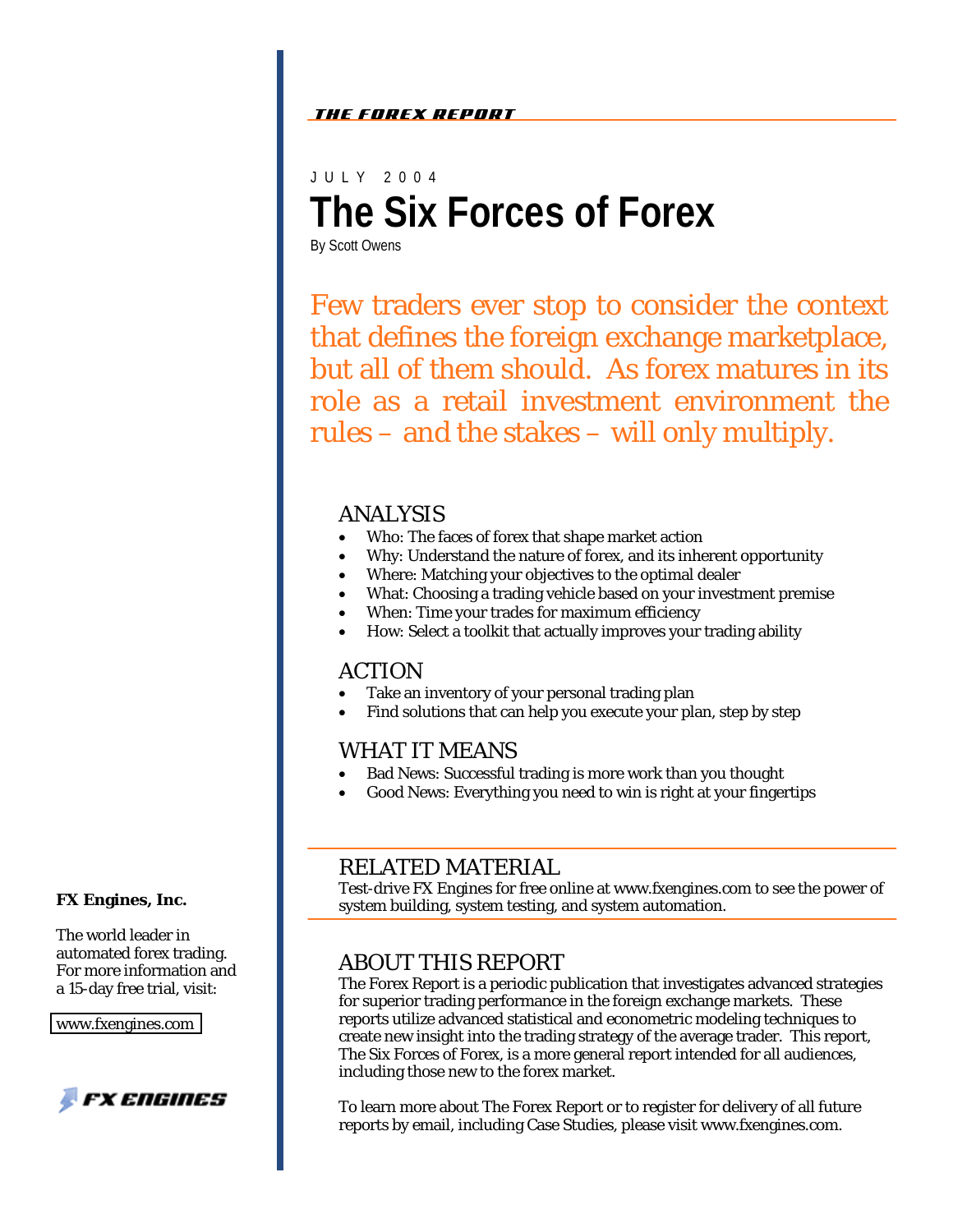# ANALYSIS

For most traders, a comprehensive trading plan is an unmet ideal. In the foreign exchange markets in particular, the lure of easy money often distracts the trader from the reality of hard work. But as anyone who has had success trading can attest, trading is a discipline. It requires a plan informed by extensive knowledge of the markets *and* the ability to carefully, consistently apply that knowledge. The main ingredient of any trading plan is an understanding of the context that defines the trading environment.

#### **THE SIX FORCES OF FOREX**

Trading forex is like watching a school of fish move. One minute is total harmony, the next, complete chaos. As the observer of this school of fish, do you believe you can accurately predict the direction the school of fish will move each time? Would you bet on it?

What causes the fish to move the way they do? Why do they work together in one moment, moving with force and precision, and move in what seems to be an infinite number of directions the next? There's no way to know unless you can sense what the fish sense each time they move. The fish have an instinct about the nature of their environment. They understand the context of all things around them – natively – and can react accordingly. Surely if you shared this understanding you'd be a much more accurate predictor of fish movement!

Trading forex is not much different - we need to develop that keen sense of what is happening around us. Will we ever be able to predict every move in the forex markets? Absolutely not. But we can use our understanding of the context of the market – the six forces of forex – to make better, more profitable trading choices. Once we understand these forces, we can create and operate within a comprehensive trading plan:

- **Who trades forex?** Understand who participates in the markets, why they are successful, and how you can emulate them.
- **Why trade forex?** There are superior returns in forex, but not for all investors. Are you one of them?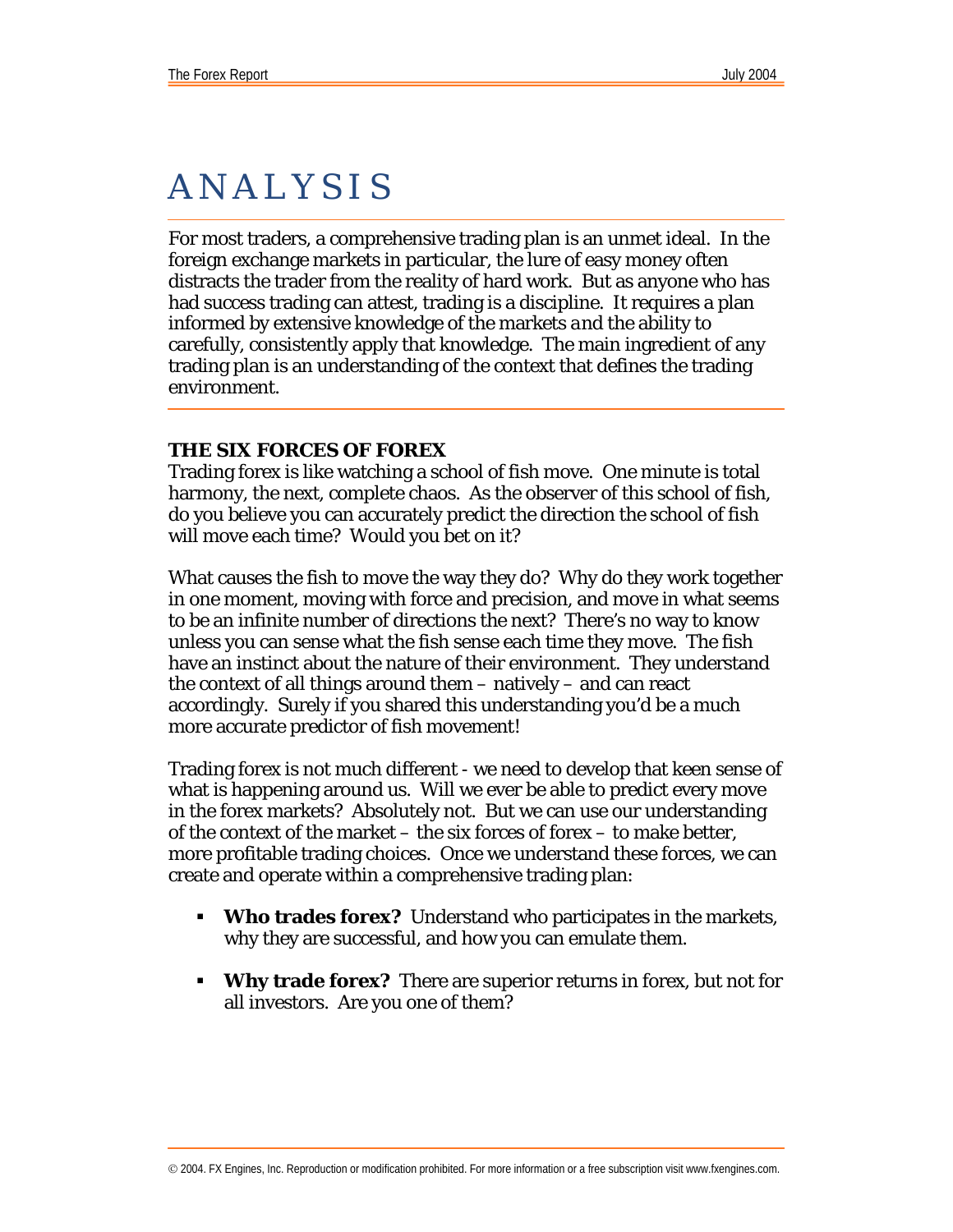- **Where should you trade?** Choose to work with service providers who can efficiently enable your style of trading.
- **What should you trade?** Select the currency pair, entry, exit and money management methods that will maximize your returns.
- **When should you trade?** Trade when the environment is most likely to produce the best conditions for executing your system.
- **How should you trade?** Trade using methods that maximize your ability to emulate the proven winners.

Knowledge of these forces and how they work is a major determinant of your success as a trader. Figure 1 shows these 6 forces, their relative rarity, and their effect on profitability.

#### **Figure 1:** The Forex Vortex

Natural selection takes on a whole new meaning in the forex markets, where survival of the fittest is the only rule, and market action ruthlessly eliminates anyone who has not uncovered the context of the game.

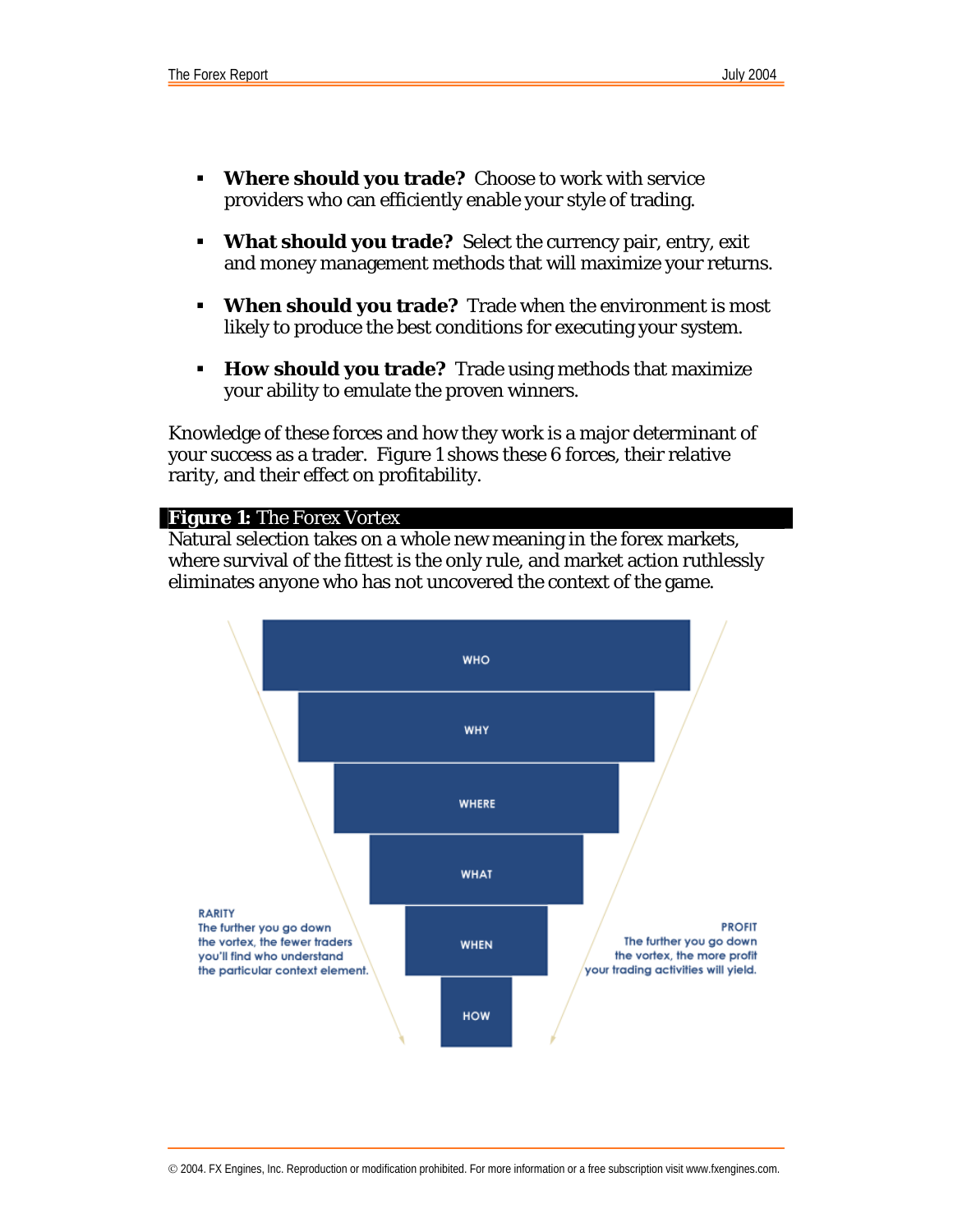#### **WHO**

Far more important than knowing who trades forex is knowing who trades forex *successfully*, and how they do it. The players in the forex markets operate with widely varying perspectives. When one of these players enters the market, a force is created that is proportional to the perspective of the trade initiator. That force can play a role in the short term, creating radical price changes, and it can play a long term role, defining trends. Figure 2 shows the major perspectives in the forex markets.

#### **Figure 2:** The Who's Who of Forex

Each perspective carries a different attitude, goal, investment horizon, and market impact.



They key difference among these market participants is their level of sophistication, where the elements of sophistication include:

- Money management techniques
- **Profit objectives**
- **Level of computerization**
- Quantitative abilities
- Research abilities
- Level of discipline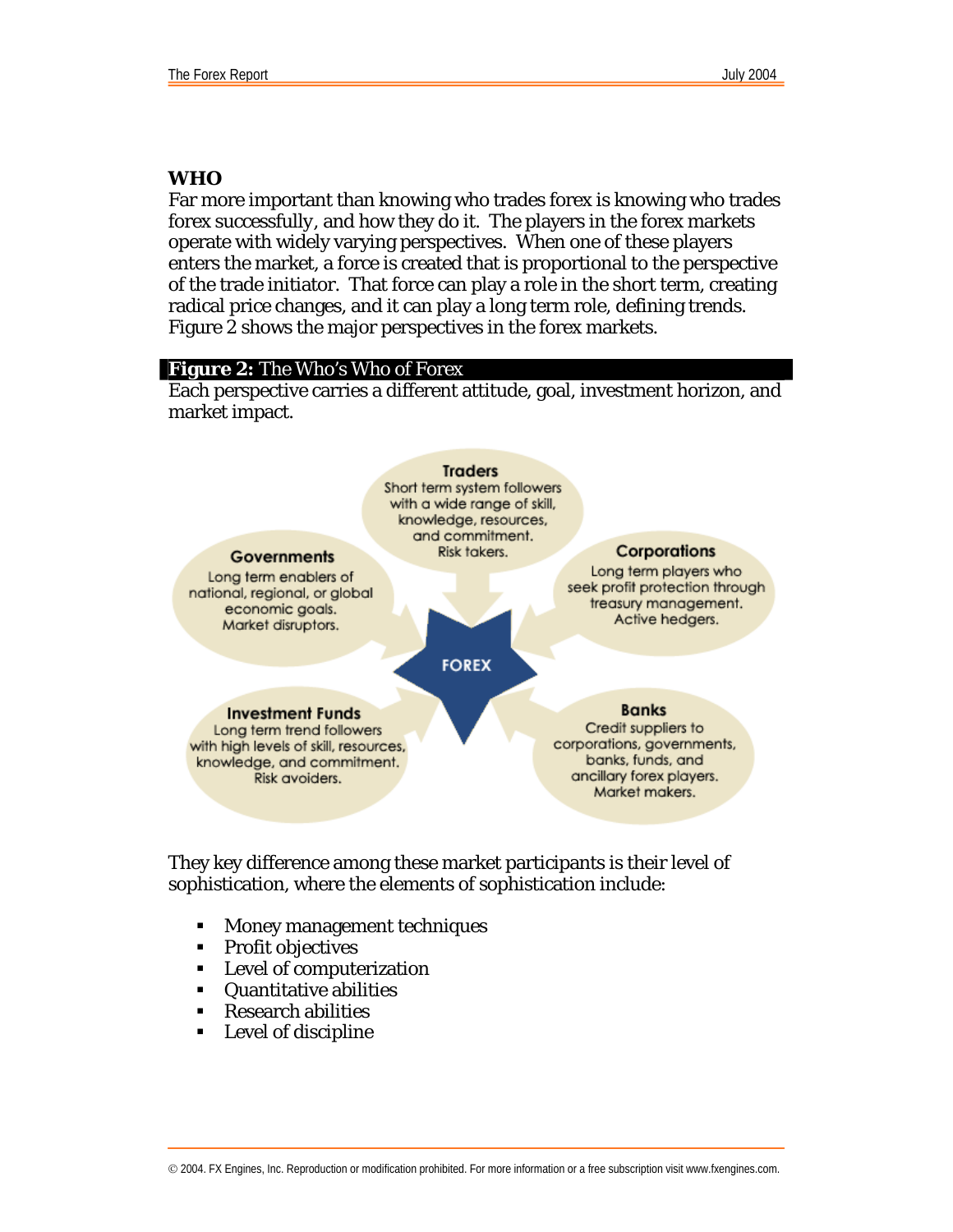Of course there are sophisticated and non-sophisticated banks, governments, corporations, investment funds, and traders. But among these segments it is the individual trader who has the least amount of external governance. Whereas governments, banks, corporations, and investment funds adhere to regulations and restrictions (to a certain extent), traders are only restricted by their level of capital.

In the absence of these external restrictions, traders fall into two groups: those who can impose internal restrictions – discipline - on their trading strategies and those who cannot: the fence-swingers, et al.

Those who can impose this discipline we will call the sophisticated investor. In the zero-sum game of forex trading, the sophisticated investor uses tools and strategies that emulate those of the highly sophisticated institutional participants to extract profits from the novice participant. It is only the sophisticated investor who has the ability to extract positive returns from the forex markets.

#### **WHY**

Forex trading has surged in recent years, as more individuals earn their living trading and the popularity of riskier investment vehicles like hedge funds has increased. The bottom line for these investors is superior returns, and in foreign exchange four major factors create a unique investment environment:

- Liquidity
- **Leverage**
- Convenience
- $\overline{\phantom{a}}$  Cost

In no other market can you find a playing field that is so biased to the investor, at least on the surface. But to take advantage of these factors you have to be constantly aware of their downside.

#### *Liquidity*

In a liquid market there is a high degree of transparency, even when large transactions change hands. The sophisticated investor understands what this means: forex attracts huge players. As a trader grows in sophistication, they understand that these huge players have significant price impact, and watch for their market entry.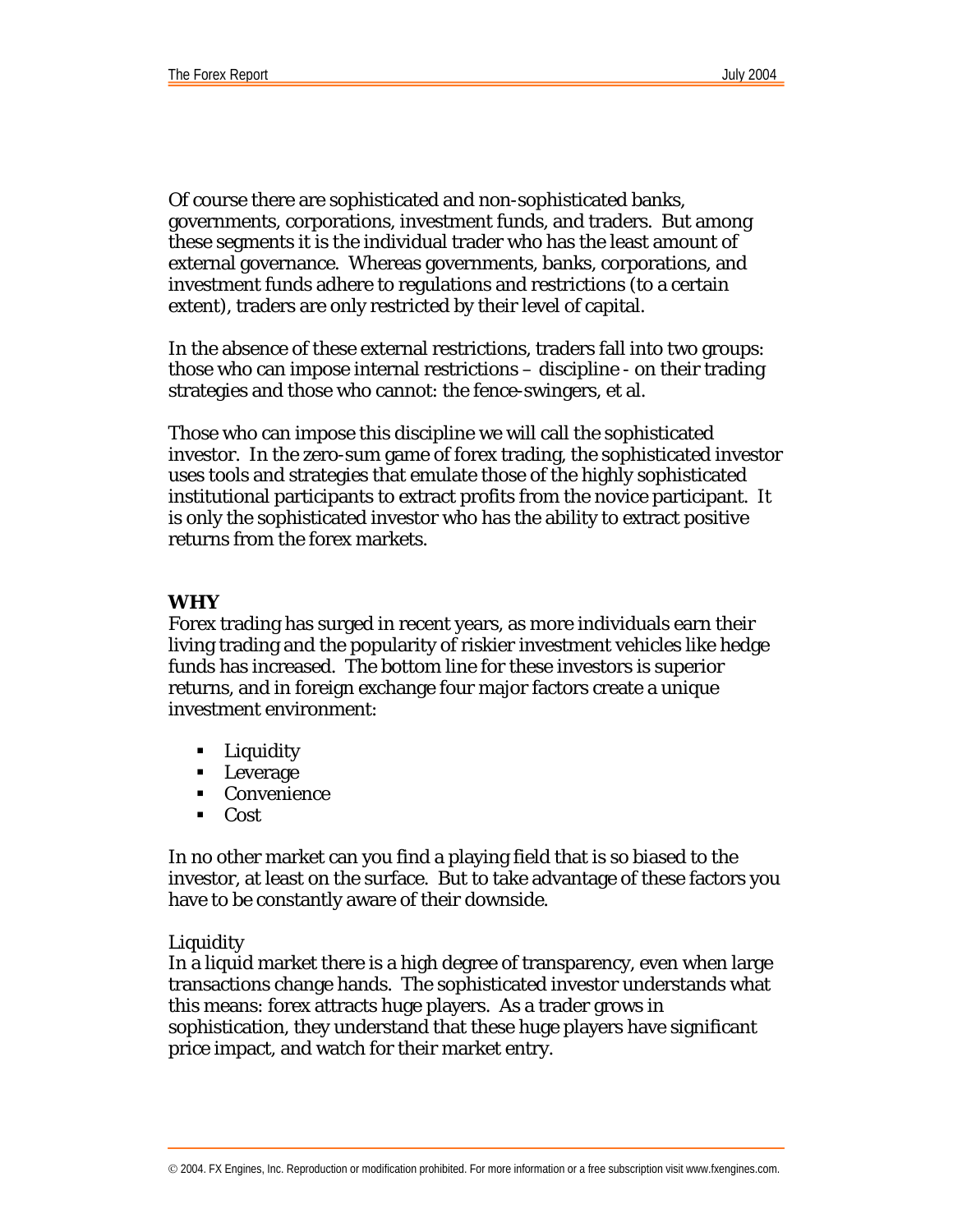#### *Leverage*

The low margin requirements in the forex markets make everyone's whatif analysis yield forecasts with 1000% growth annually. What those forecasts fail to account for is the multiplying effect of leverage during periods of consecutive losses.

#### **Figure 3:** The Leverage-Loss Matrix

What's the ultimate worst case scenario? Consecutive losses. Knowing how many consecutive losses your system is likely to sustain is the key to capital conservation. Examples of leverage: 1:1 = one \$100K contract per  $$100K$  in capital.  $20:1 = 20$   $$100K$  contracts per  $$100K$  in capital

|             |                | <b>LEVERAGE</b> |       |             |       |                               |       |      |                   |                                           |                   |                   |             |             |
|-------------|----------------|-----------------|-------|-------------|-------|-------------------------------|-------|------|-------------------|-------------------------------------------|-------------------|-------------------|-------------|-------------|
| LOSSES      |                | 1:1             | 5:1   | 10:1        | 20:1  | 30:1                          | 40:1  | 50:1 | 60:1              | 70:1                                      | 80:1              |                   | 90:1 100:1  |             |
|             | 1              | 99.75           | 98.75 | 97.50       |       | 95.00 92.50                   |       |      |                   | 90.00 87.50 85.00 82.50 80.00 77.50 75.00 |                   |                   |             | ×<br>쥬      |
| CONSECUTIVE | $\overline{2}$ | 99.50           | 97.50 | 95.00       |       | 90.25 85.50 81.00 76.50 72.25 |       |      |                   |                                           | 68.00 64.00 60.00 |                   | 56.25       | NIAINI<br>₹ |
|             | 3              | 99.25           | 96.25 | 92.50       |       | 85.75 79.00 73.00 67.00 61.50 |       |      |                   | 56.00 51.25                               |                   |                   | 46.50 42.25 | G<br>CAP    |
|             | 4              | 99.00           | 95,00 | 90.25       |       | 81.50 73.00 65.75             |       |      | 58.50 52.25       |                                           | 46.25 41.00 36.00 |                   | 31.75       | Þ           |
|             | 5              | 98.75           |       | 93.75 88.00 |       | 77.50 67.50                   | 59.25 |      | 51.25 44.50       | 38.25                                     | 32.75 28.00       |                   | 23.75       |             |
|             | 6              | 98.50           | 92.50 |             |       | 85.75 73.50 62.50             |       |      | 53.25 44.75 37.75 | 31.50                                     |                   | 26.25 21.75 17.75 |             |             |
|             | 7              | 98.25           | 91.25 | 83.50       | 69.75 | 57.75                         | 48.00 |      |                   | 39.25 32.00 26.00 21.00 16.75             |                   |                   | 13.25       |             |
|             | 8              | 98.00           | 90.00 | 81.50       | 66.25 | 53.50                         | 43.25 |      | 34.25 27.00       | 21.50                                     |                   | 16.75 13.00 10.00 |             |             |
|             |                |                 |       |             |       |                               |       |      |                   |                                           |                   |                   |             |             |

\* Assumes 25 pips per loss in EURUSD, \$100K starting capital, full \$100K lot contracts.

#### *Convenience*

The fact that you need to go to bed or spend time with your family does not stop the forex markets from operating. In other markets you can trade a specific window that usually lasts 6-10 hours, which is physically manageable. Forex, on the other hand, demands 24 hour monitoring. That can be accomplished through automated trading systems or, less optimally, through pre-set stop and limit orders or physical monitoring of a trade.

#### *Cost*

"No commission trading" is a marketing slogan many dealers offer as a perceived benefit of forex. But the fact that there is no commission does not change the high level of transaction costs paid to dealers through the bid-ask spread.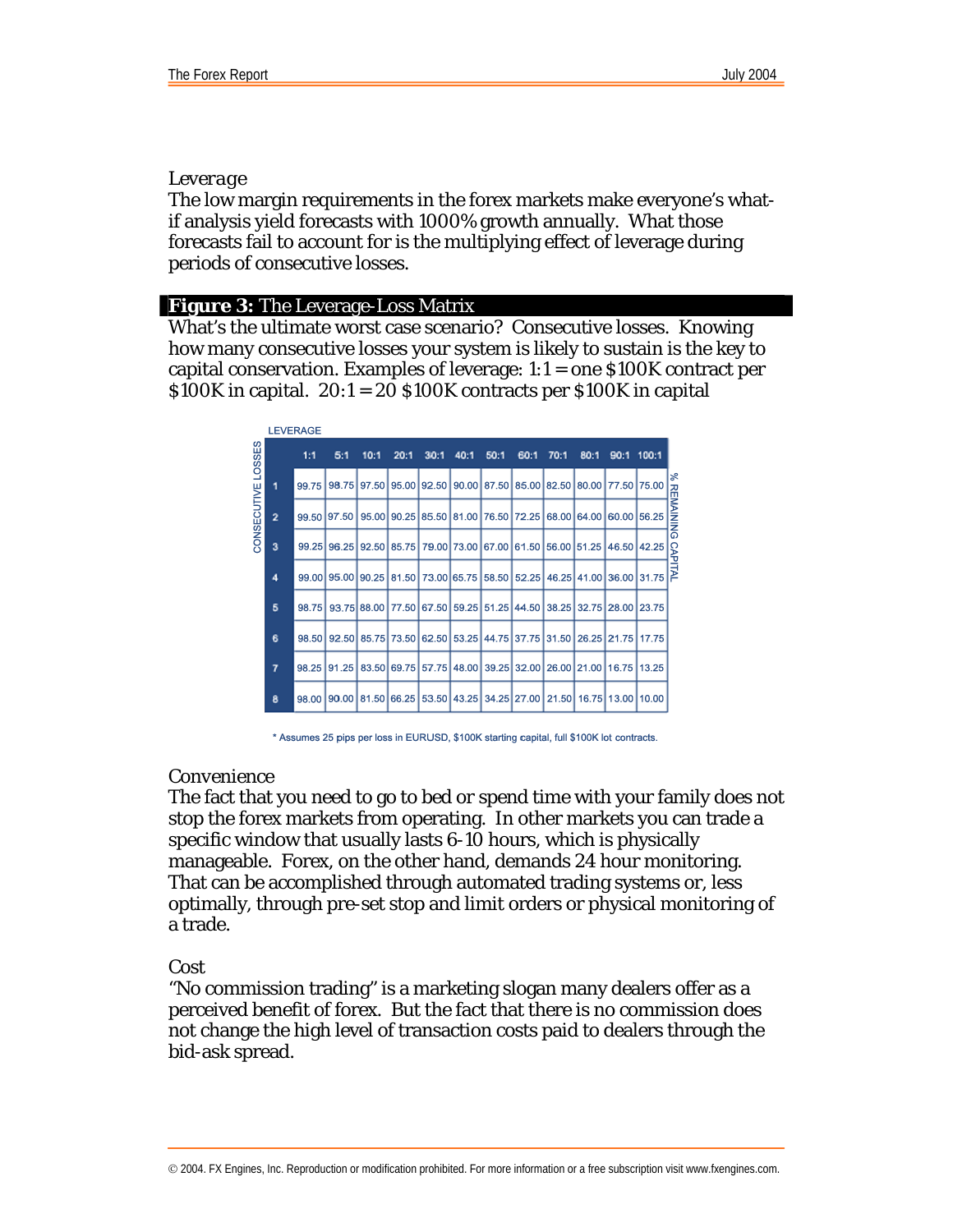There is no doubt that the liquidity, leverage, convenience, and transaction costs found in the forex markets are great tools for investors – but not always. Just as easily as these tools can be used for wealth creation, they can be misused for wealth destruction. The novice investor destroys wealth, and the sophisticated investor creates it.

#### **WHERE**

It is one thing to choose a dealer, and quite another to choose *the correct*  dealer. Dealers' service offerings can take many forms, and each dealer usually has one or two major features that they highlight above all others. When analyzing dealers, first understand and rank all of their service offerings, then apply those findings to your trading style to arrive at your optimal dealer.

#### **Figure 4:** The Dealer Comparison Matrix

Comparing different dealers using common metrics helps to clarify where each dealer's strength lies. Armed with that information, the trader is ready to choose the dealer who best fits his trading style.

|                     | <b>Dealer A</b>      | <b>Dealer B</b>      | Dealer <sub>C</sub>  |
|---------------------|----------------------|----------------------|----------------------|
| Spreads             | 5 pips on the majors | 4 pips on the majors | 3 pips on the majors |
| Execution           | No slippage          | No slippage          | Some slippage        |
| Leverage            | 50:1                 | 100:1                | 50:1                 |
| Service             | Average              | Excellent            | Fair                 |
| Technology          | Good                 | Average              | Excellent            |
| Tools               | Fair                 | Average              | Good                 |
| <b>Affiliations</b> | Fair                 | Average              | Good                 |
| Management          | Excellent team       | Good team            | Not sure             |
| <b>Regulators</b>   | CFIC/NFA             | CFIC/NFA             | CFTC/NFA             |
| Interest            | Paid to some         | Paid to some         | Paid to all          |
| Security            | High                 | Average              | Not sure             |
| Publicity           | Average              | Excellent            | Good                 |
|                     |                      |                      |                      |

Which dealer would you choose? Novice traders will often choose the dealer with the best marketing, simply because it's the one they know.

© 2004. FX Engines, Inc. Reproduction or modification prohibited. For more information or a free subscription visit www.fxengines.com.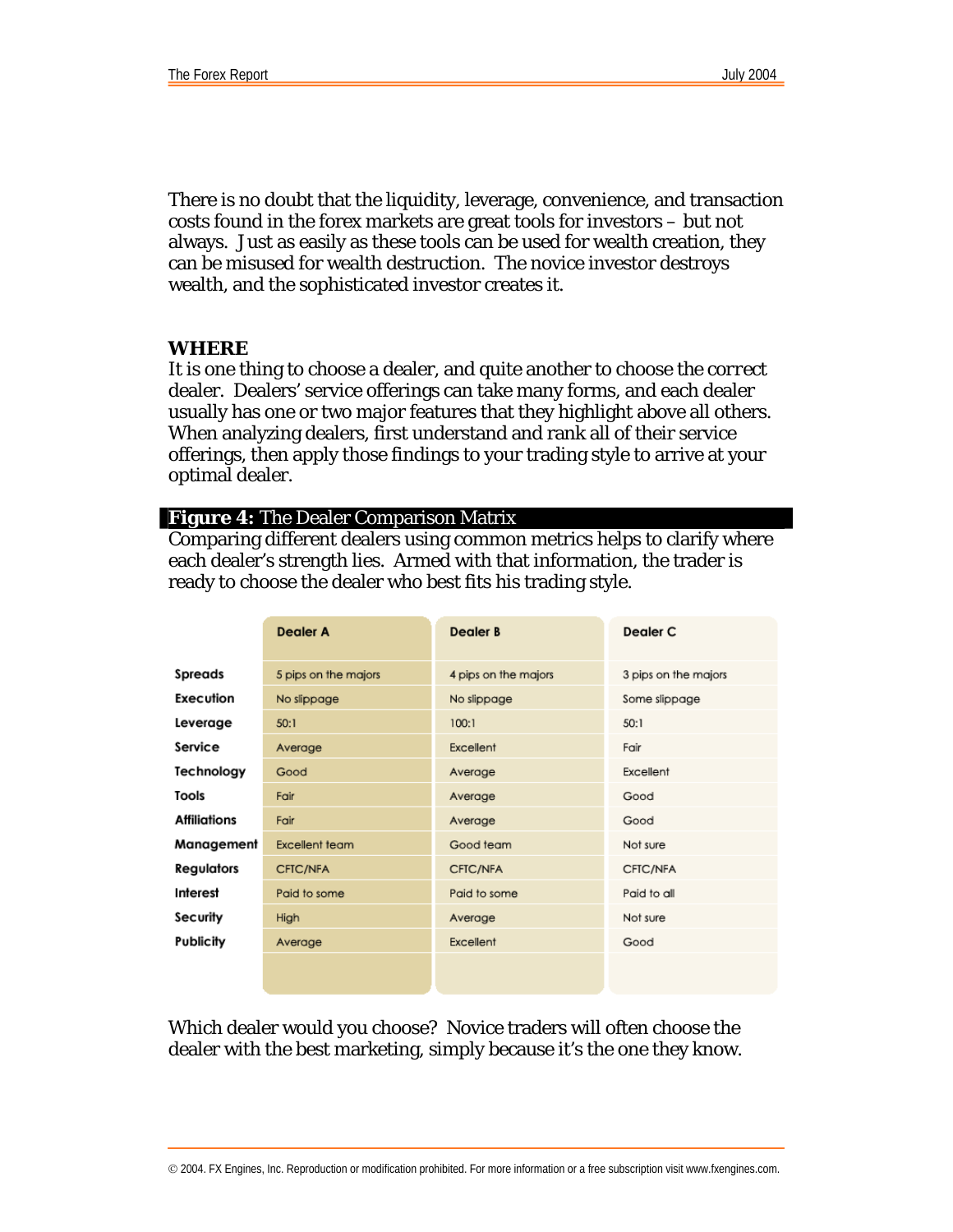They learn about the dealer, visit the site, register for a demo, then scale the learning curve to grow comfortable trading with that dealer, using their charts, etc.

Frequently, the dealer with the best marketing is not the best dealer for the trader, or perhaps, for any trader. Traders use systems that work in the short term, mid term, or long term, with varying holding times and strategies. The type of dealer needed for each approach is quite different.

For every trader there is an optimal dealer. For many, the path of least resistance leads to the dealer who makes first contact, not the dealer who will provide the best trading outcome. The sophisticated investor optimizes returns by matching his trading style to his dealer.

#### **WHAT**

A comprehensive trading plan is framed by three main elements: the trading vehicle, or currency pair, the events that trigger market entry and exit, and the overall approach to trade management.

#### **Figure 5:** What to Trade

Understanding the major components of a trading plan is a prerequisite for successful trading.

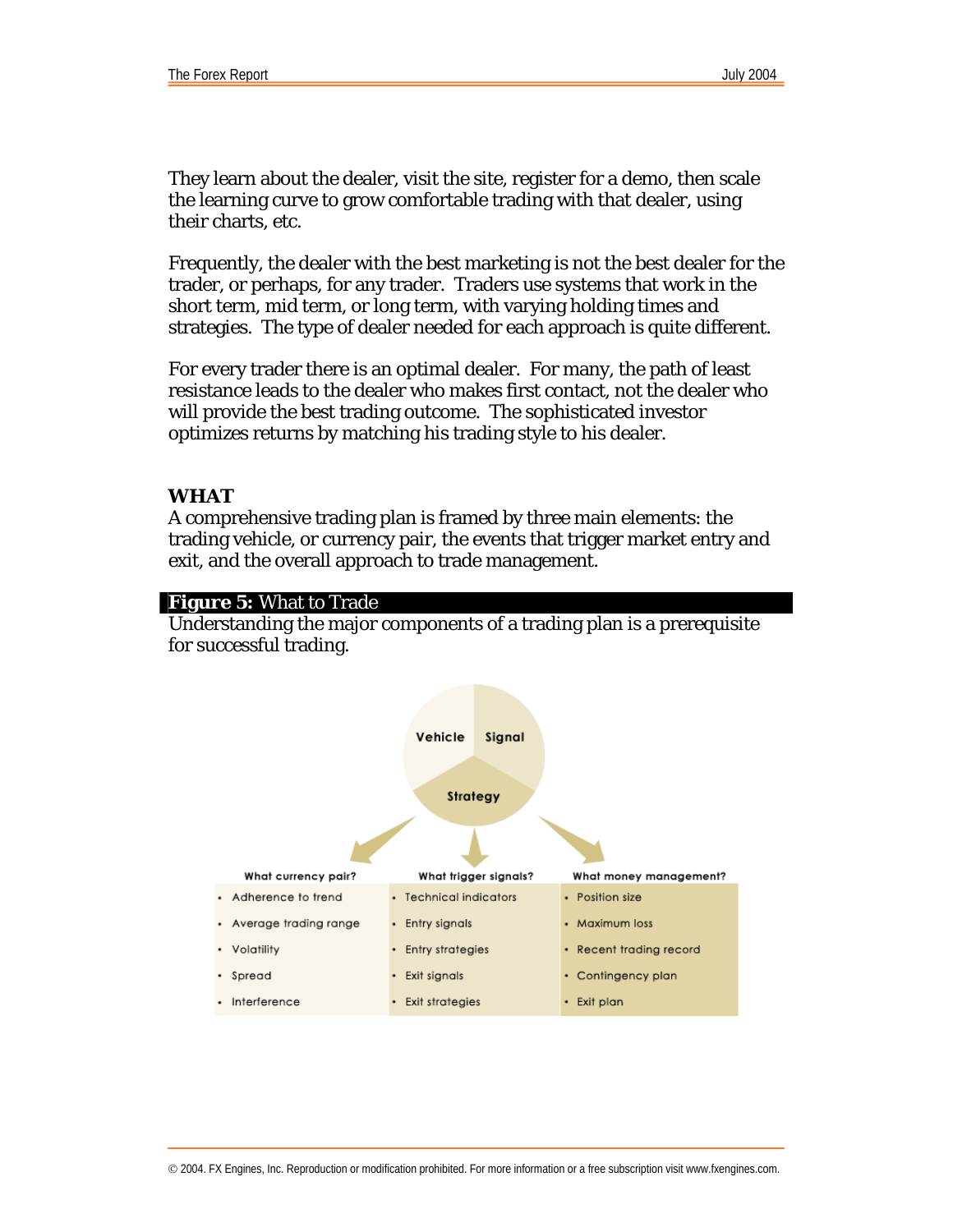All of these factors work together. Trading a high spread currency using short interval entry signals and highly leveraged positions will probably be a failing strategy. Conversely, trading a tight spread currency using midto long-interval entry signals and little leverage has a better chance of success.

In the final analysis, the currency, signals, and money management approach must all gel together and exist without contradictions. Novice investors make critical errors by trying to patch together strategies from various sources, rather than systematically building, testing, and deploying a comprehensive trading plan. The sophisticated investor, who does this difficult work, operates with a complementary trading plan that creates consistent profit opportunities.

#### **WHEN**

Forex is a 24/7 market – but is the market action the same at all times? Of course not, but not many traders stop to consider the impact of this fact on their trades. Studying historical price data reaching back to January 2000, the impact is clear, as shown in Figures 6 & 7.

#### **Figure 6:** When to Trade - AM

Give yourself a chance! Trade when the market is most likely to help you. Take a look at the average trading ranges for the four majors below.

| <b>EST</b>    | <b>EURUSD</b> | <b>USDJPY</b> | <b>GBPUSD</b> | <b>USDCHF</b> |
|---------------|---------------|---------------|---------------|---------------|
| 12 AM - 1 AM  | 10 PIPS       | 14 PIPS       | 11 PIPS       | 15 PIPS       |
| 1 AM - 2 AM   | 13 PIPS       | 15 PIPS       | 15 PIPS       | 20 PIPS       |
| 2 AM - 3 AM   | 21 PIPS       | 20 PIPS       | 25 PIPS       | 30 PIPS       |
| 3 AM - 4 AM   | 23 PIPS       | 21 PIPS       | 29 PIPS       | 34 PIPS       |
| 4 AM - 5 AM   | 20 PIPS       | 20 PIPS       | 27 PIPS       | 29 PIPS       |
| 5 AM - 6 AM   | 17 PIPS       | 18 PIPS       | 25 PIPS       | 26 PIPS       |
| 6 AM - 7 AM   | 17 PIPS       | 18 PIPS       | 24 PIPS       | 26 PIPS       |
| 7 AM - 8 AM   | 18 PIPS       | 19 PIPS       | 24 PIPS       | 27 PIPS       |
| 8 AM - 9 AM   | 26 PIPS       | 25 PIPS       | 31 PIPS       | 39 PIPS       |
| 9 AM - 10 AM  | 24 PIPS       | 23 PIPS       | 29 PIPS       | 36 PIPS       |
| 10 AM - 11 AM | 30 PIPS       | 26 PIPS       | 34 PIPS       | 45 PIPS       |
| 11 AM - 12 PM | 24 PIPS       | 22 PIPS       | 29 PIPS       | 36 PIPS       |
|               |               |               |               |               |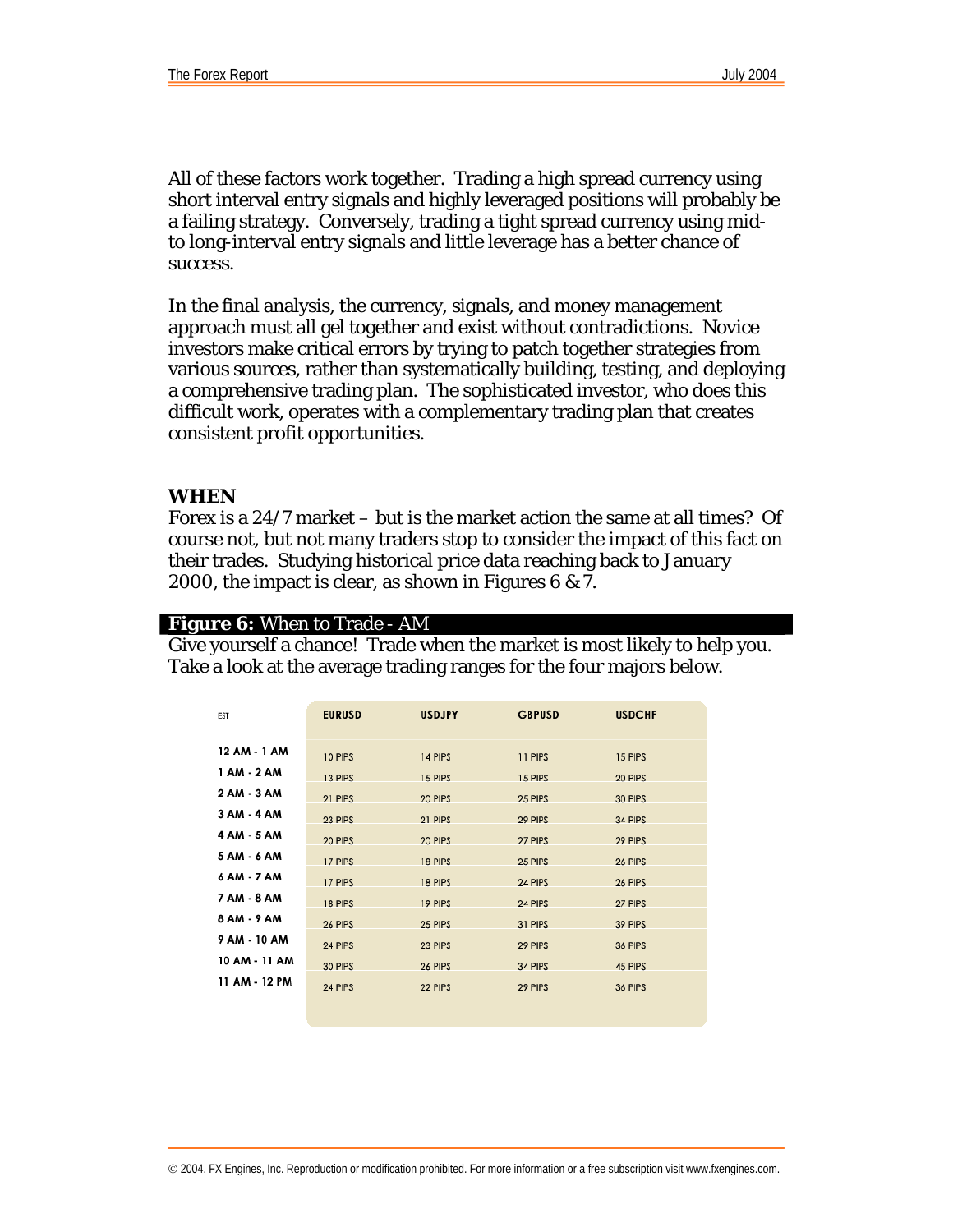| <b>EST</b>    | <b>EURUSD</b> | <b>USDJPY</b> | <b>GBPUSD</b> | <b>USDCHF</b> |
|---------------|---------------|---------------|---------------|---------------|
|               |               |               |               |               |
| 12 PM - 1 PM  | 20 PIPS       | 19 PIPS       | 25 PIPS       | 31 PIPS       |
| 1 PM - 2 PM   | 16 PIPS       | 15 PIPS       | 19 PIPS       | 25 PIPS       |
| 2 PM - 3 PM   | 16 PIPS       | 15 PIPS       | 18 PIPS       | 24 PIPS       |
| 3 PM - 4 PM   | 12 PIPS       | 12 PIPS       | 15 PIPS       | 19 PIPS       |
| 4 PM - 5 PM   | 9 PIPS        | 10 PIPS       | 11 PIPS       | 14 PIPS       |
| 5 PM - 6 PM   | 9 PIPS        | 9 PIPS        | 9 PIPS        | 12 PIPS       |
| 6 PM - 7 PM   | 8 PIPS        | 11 PIPS       | 9 PIPS        | 12 PIPS       |
| 7 PM - 8 PM   | 10 PIPS       | 15 PIPS       | 11 PIPS       | 15 PIPS       |
| 8 PM - 9 PM   | 11 PIPS       | 17 PIPS       | 11 PIPS       | 16 PIPS       |
| 9 PM - 10 PM  | 10 PIPS       | 15 PIPS       | 10 PIPS       | 14 PIPS       |
| 10 PM - 11 PM | 10 PIPS       | 13 PIPS       | 12 PIPS       | 16 PIPS       |
| 11 PM - 12 AM | 8 PIPS        | 11 PIPS       | 9 PIPS        | 11 PIPS       |
|               |               |               |               |               |

### **Figure 7:** When to Trade - PM

The markets sleep when London and New York are off.

One of the best ways to validate a technical indicator is volume. When volume is strong, indicators tend to be more accurate. Unfortunately, there is no volume data available for the forex markets. Using trading ranges is the next best thing.

Having this data in hand, the trader can more carefully evaluate when to trade. Not only will technical indicators generally have more accuracy at different points of the day, but there is both more profit potential and less loss potential at other times of the day.

Consider a trade in EURUSD at 10 AM EST vs. one at 10 PM EST. The first has an average trading range of 30 pips, the second, 10 pips. Entering the market during the morning trade creates some interesting possibilities – the market may go against you or with you, but you should be prepared for a ride in either case. On the other hand, if the market goes against you 10 pips at 10 PM, how concerned should you be? Probably not as much as if it was 4 AM.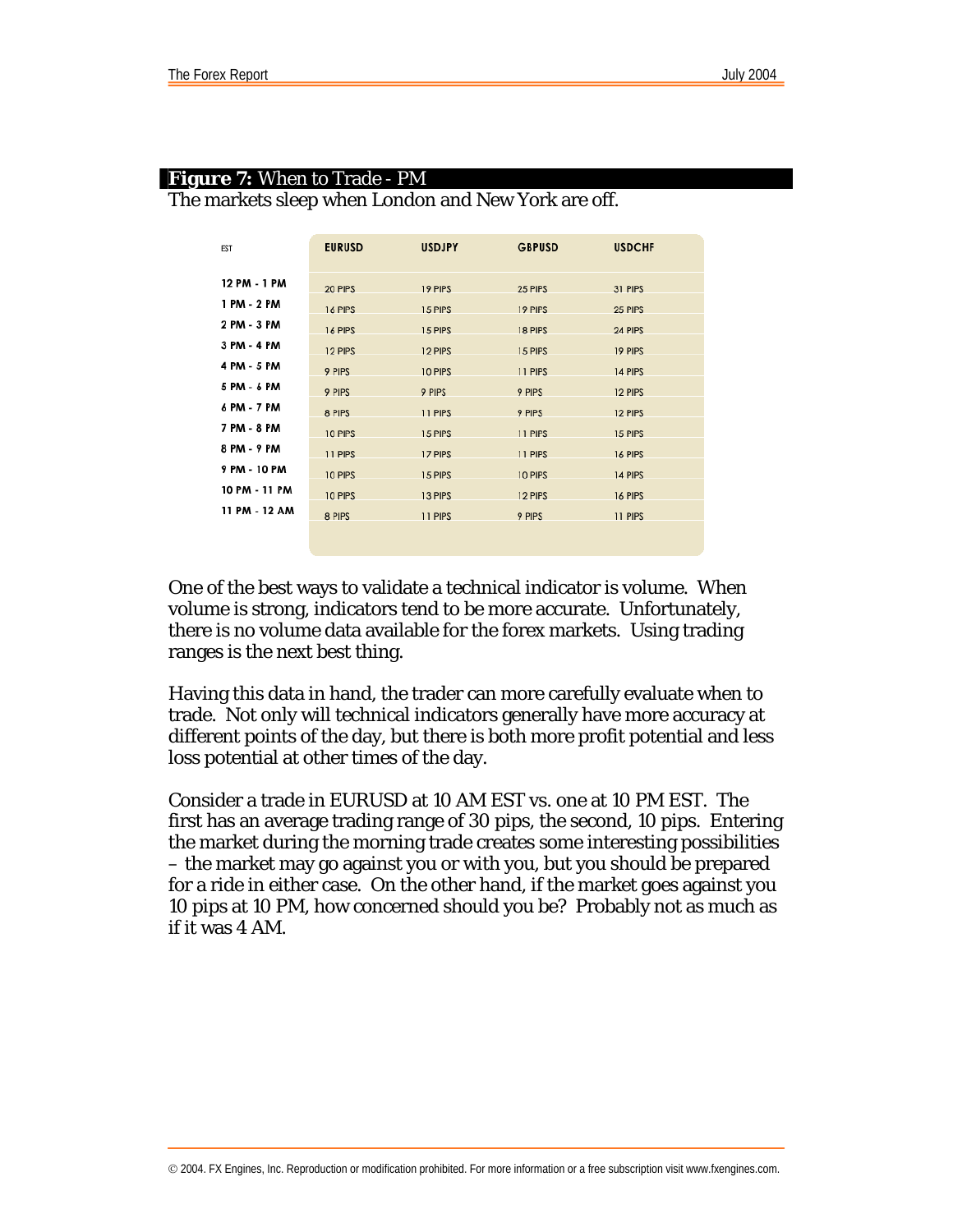$\overline{a}$ 

For a more in-depth discussion of when to trade, including trend, days of the week, and other metrics, register for your free trial at FX Engines. All FX Engines users receive our periodic Case Studies which highlight automated trading strategies.

Anybody can trade based on technical indicators. The novice, in particular, ignores the importance of "when" as he makes trading choices. The sophisticated investor is the one who uses timing to his advantage  $$ creating profit opportunities and limiting losses by observing the market with more perspective.

#### **HOW**

Once an understanding of the external elements of trading is completed, the hard work begins: the trader must understand his own mind. The external elements are easy – they are usually rational, factual, consistent, and ordered. The trader's mind, however, is far from all of that.

#### **Figure 8:** The Trader's Mind

The trader goes through an enormous array of emotions and thoughts during a trade. Some are good, some are bad, but it is rare to find a trader who consistently applies his plan.

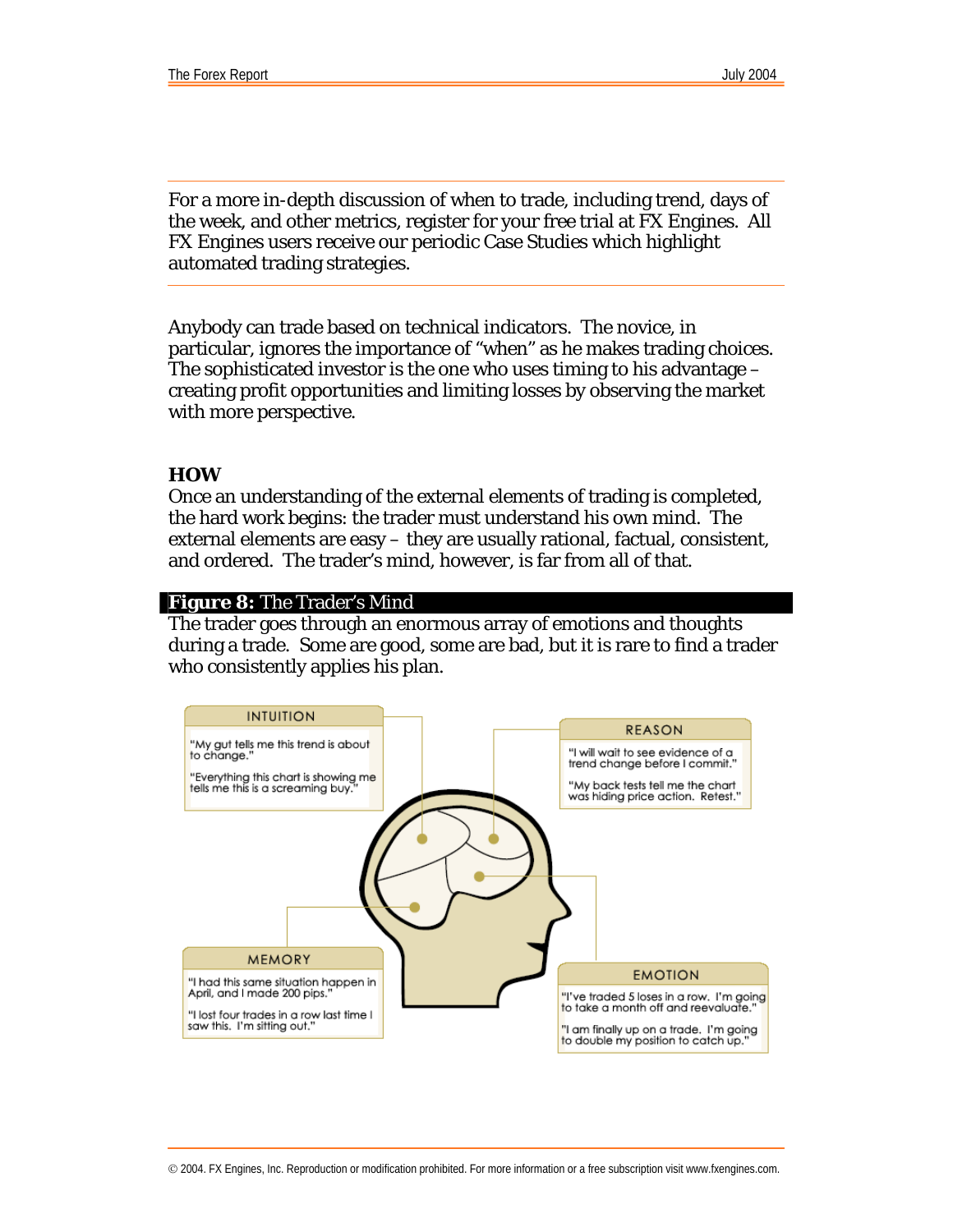Emotion, or lack of discipline, is the greatest enemy of every trader. This is so true that one could argue that discipline is a more precious trading commodity than capital itself, since capital can only be sustained with discipline.

This is not to say that the trader does not have value to bring – he does. In moments of clear, objective contemplation, many traders – even novices – can be builders of excellent trading systems. These systems can take advantage of their understanding of the forces of forex and test out incredibly. Once live, however, the system falls apart. Why?

The simple reason is that emotion has no place in trading. Emotion causes the trader to act differently following large wins or losses. Emotion causes the trader to act irrationally when large moves occur. Emotion causes the trader to apply his trading system inconsistently.

If you took a survey of successful traders you would find many similarities. The traders would understand and apply all of the forces of forex. They would usually trade incredibly simple trading systems. They would trade using conservative, well thought out money management philosophies, and they would trade with *absolute consistency*.

For the institutional investor, absolute consistency is not a problem, since they have an array of personnel and resources at their disposal. For individual investors, there are three groups. Those who trade without consistency, those who trade with manual consistency, and those who trade with automated consistency. The novice, of course, is the trader who thrashes from trade to trade. The individual investor who uses consistent discipline or automation as the foundation of his trading activity maximizes his level of sophistication.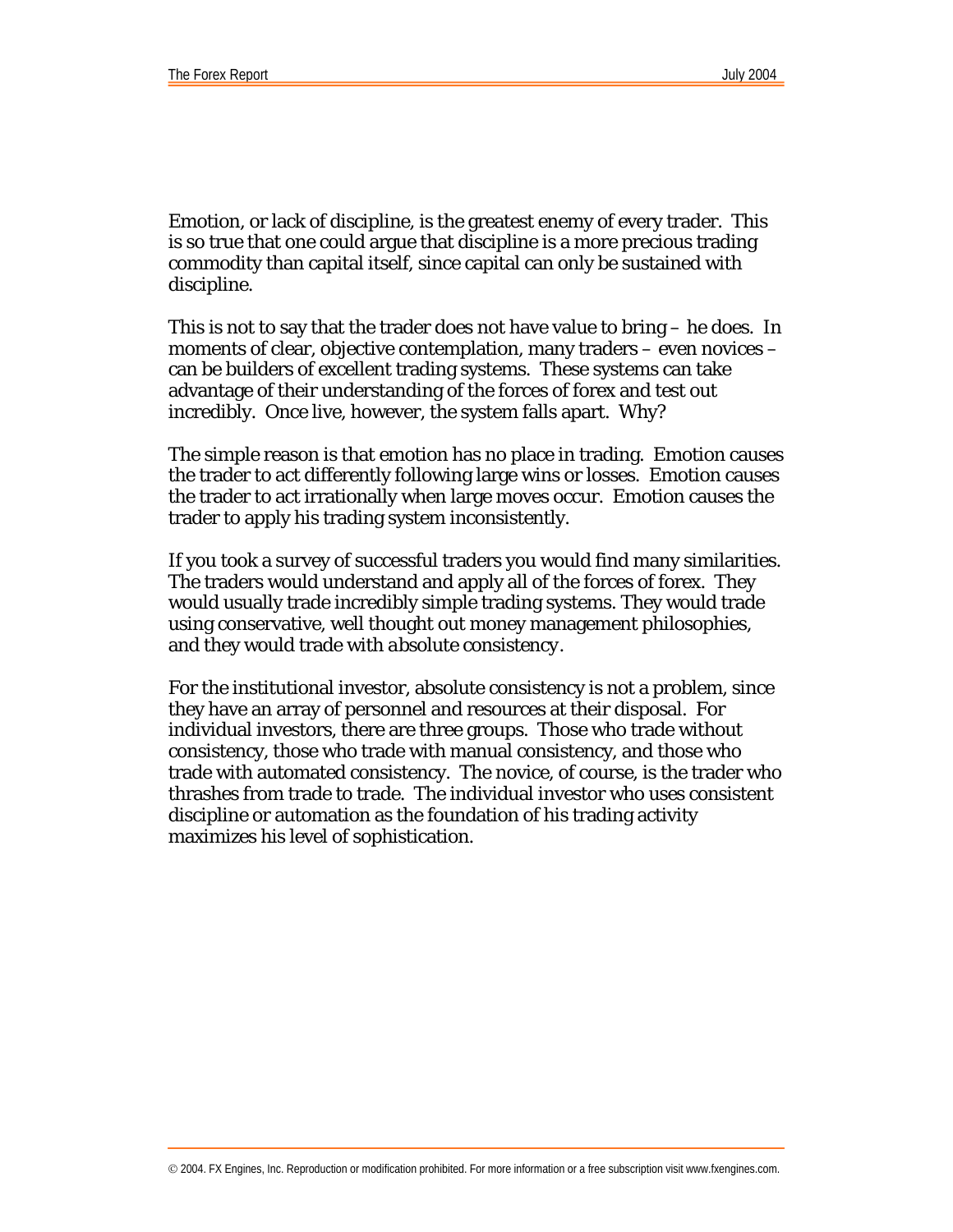### **ACTION**  $\overline{a}$

The sophisticated investor understands the six forces of forex. They operate with awareness of their environment, and that awareness informs their trading plan. *To succeed in forex trading, you must become a sophisticated investor.* 

#### **INVESTOR SOPHISTICATION 101**

Reading *Market Wizards, by Jack D. Schwager* for the first time, it's difficult not to notice that most, if not all, of the successful traders use computerized systems. These traders realize the importance of doing solid research, system building, and testing in an environment without trading stress. And they realize the importance of implementing those systems in a computerized environment.

Of course, working at Solomon Brothers or Fidelity has its perks, and these traders all have access to massive IT budgets and staffs. What about the individual trader? In recent years, a number of traders have sought to automate their systems by hiring software developers. Too often, the trader didn't know enough about software to make the system work correctly.

In other attempts, software developers have tried to create automated trading systems that could run on the trader's computer. These attempts were also flawed, since the software engineer was not likely to have sufficient trading knowledge. Beyond that, software programs installed on a home or office based computer are susceptible to power and bandwidth outages, and a number of other serious deficiencies.

FX Engines was created to solve all of these problems. Our service is an automated trading platform with all of the sophistication of the institutions, designed by a trader with software experience, implemented by a group of software experts, and hosted in one of the world's most advanced, secure, redundant data centers.

FX Engines is designed to create sophisticated investors, which is another way of saying: *FX Engines helps traders succeed*. We invite you to visit us at<http://www.fxengines.com> to check out our service with a 15 day free trial, after which you may still use the basic service free of charge. Live trading will be available soon, so get started building and testing today.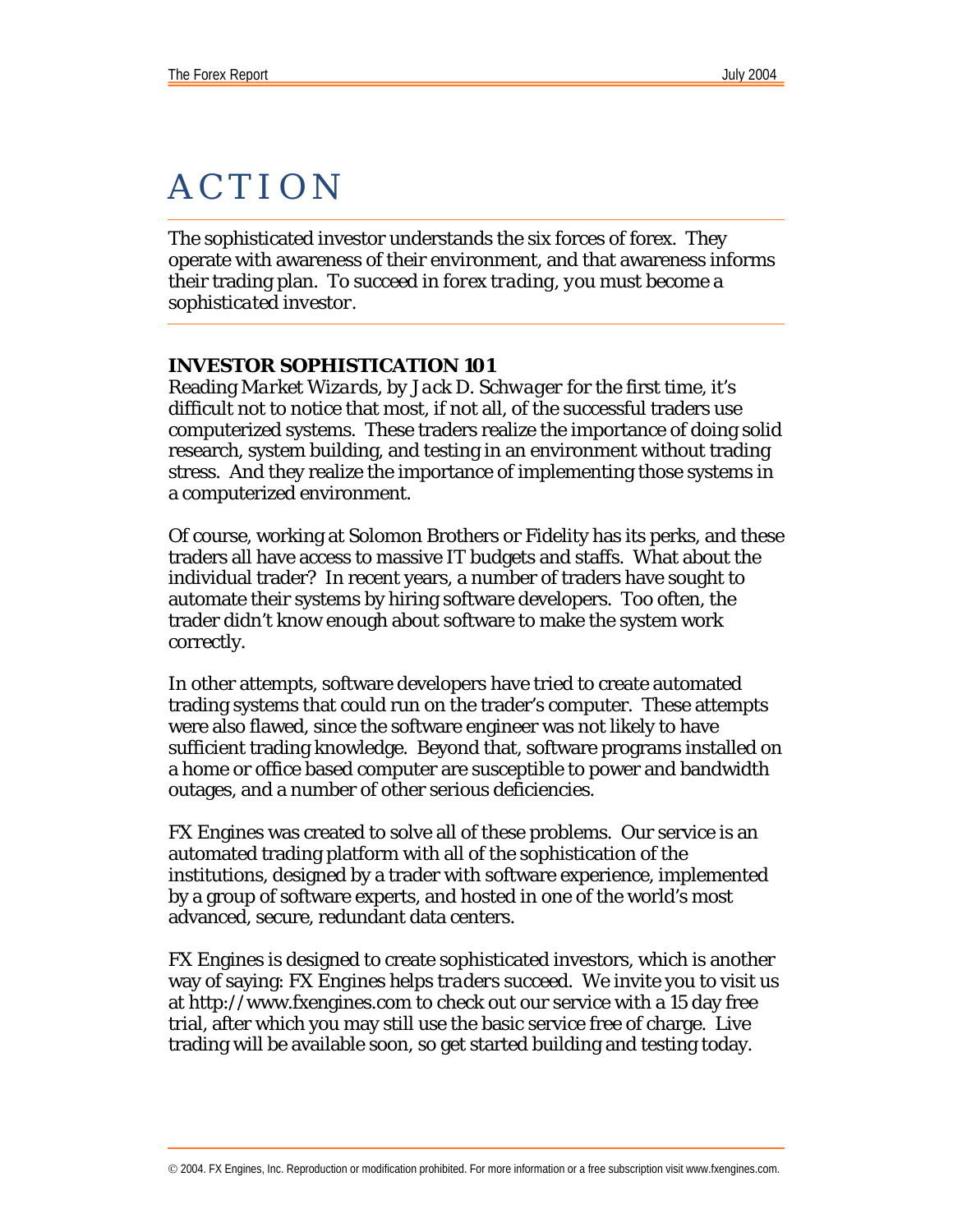# WHAT IT MEANS

Take your medicine, one way or another – put in the time or lose the dime.

#### **THE BAD NEWS**

Successful trading is hard work!

Forex in particular paves the way for many traders to think they've found the Land of Easy Money, but it is exactly the opposite. Forex is the market with the biggest rewards, but it is also the toughest market to crack. Compounding the problem is the fact that there are not many well made, honestly offered tools or services in the market to aid the average trader.

#### **THE GOOD NEWS**

FX Engines was designed to fill this void. Our service is built to give the average trader the same, if not more, sophistication than the tools at the disposal of the traders at the world's biggest banks.

FX Engines allows traders to embark on the biggest learning experience of their trading careers: extensive back testing. Only through back testing can you develop a sense of the magnitude small changes have on price action. Back testing hones the trader's skill in determining market entry, market exit, and position sizing. And FX Engines has the most advanced back testing tool available.

Once you've identified tradable engines FX Engines provides a way for you to test them out live, matching what you see on a chart to test trades in real time, automatically. This hands-free trading style gives the trader access to the trader's most precious resource: discipline. Our automated trading system handles every aspect of trading, freeing you to spend moments of clear and organized thought building systems, not managing emotion.

Once you've traded in test mode, you're ready to go live. FX Engines will execute your trades through a dealer using the EXACT SAME system used to back test and live test your engines. Develop systems, build them, test them, and trade them. At FX Engines, it's that simple, and it's that powerful.